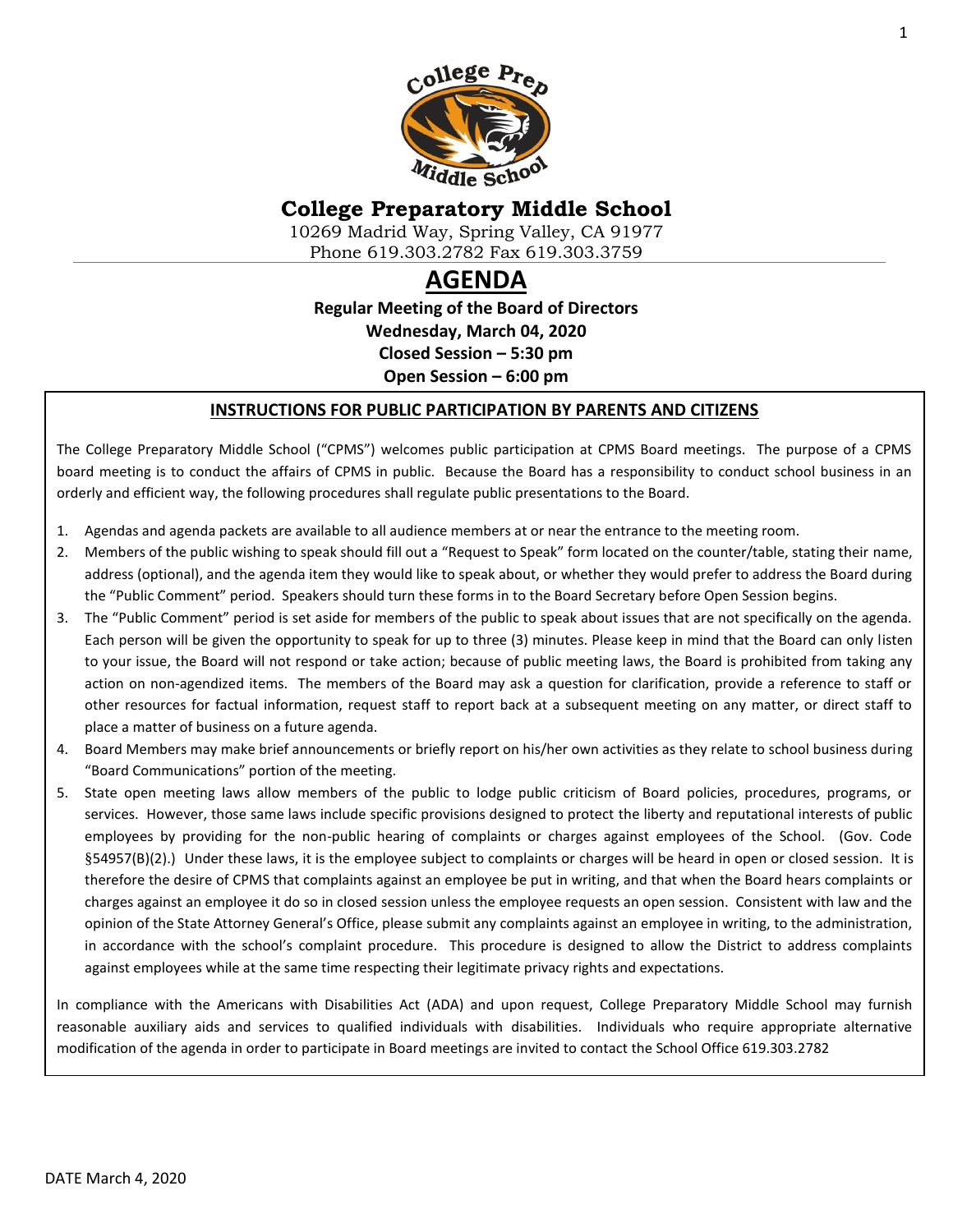### **I. PRELIMINARY**

#### **A. Call to Order**

The meeting was called to order by President Meitchik at \_\_\_\_\_ p.m.

### **B. Roll Call**

|                | Present | Absent | Arrived Late | Departed Early |
|----------------|---------|--------|--------------|----------------|
| Corey Meitchik |         |        |              |                |
| Alex Brizolis  |         |        |              |                |
| Lisa Dietrich  |         |        |              |                |
| Kathy Kinsella |         |        |              |                |
| Garth Hebbler  |         |        |              |                |

# **II. CLOSED SESSION (College Prep Conference Room)**

### **III. RECONVENE TO OPEN SESSION (Estimated start time 6:00 pm)**

Depending upon completion of Closed Session items, the Board intends to convene in Open Session at 6:00 pm to conduct the remainder of the meeting, reserving the right to return to Closed Session at any time.

### **A. Pledge of Allegiance**

# **B. Report on Potential Action from Closed Session**

#### **C. Approval of Previous Minutes**

Motion by: \_\_\_\_\_\_\_\_\_\_\_\_\_\_\_\_\_\_\_\_\_ Seconded by: \_\_\_\_\_\_\_\_\_\_\_\_\_\_\_\_\_\_\_ Vote:

|                | Yes/Aye | No/Nay | Abstain |
|----------------|---------|--------|---------|
| Corey Meitchik |         |        |         |
| Alex Brizolis  |         |        |         |
| Lisa Dietrich  |         |        |         |
| Kathy Kinsella |         |        |         |
| Garth Hebbler  |         |        |         |

# **D. Approval of Board Agenda**

| Motion by:   |  |
|--------------|--|
| Seconded by: |  |
| Vote:        |  |

|                      | Yes/Aye | No/Nay | Abstain |
|----------------------|---------|--------|---------|
| Corey Meitchik       |         |        |         |
| Alex Brizolis        |         |        |         |
| Lisa Dietrich        |         |        |         |
| Kathy Kinsella       |         |        |         |
| <b>Garth Hebbler</b> |         |        |         |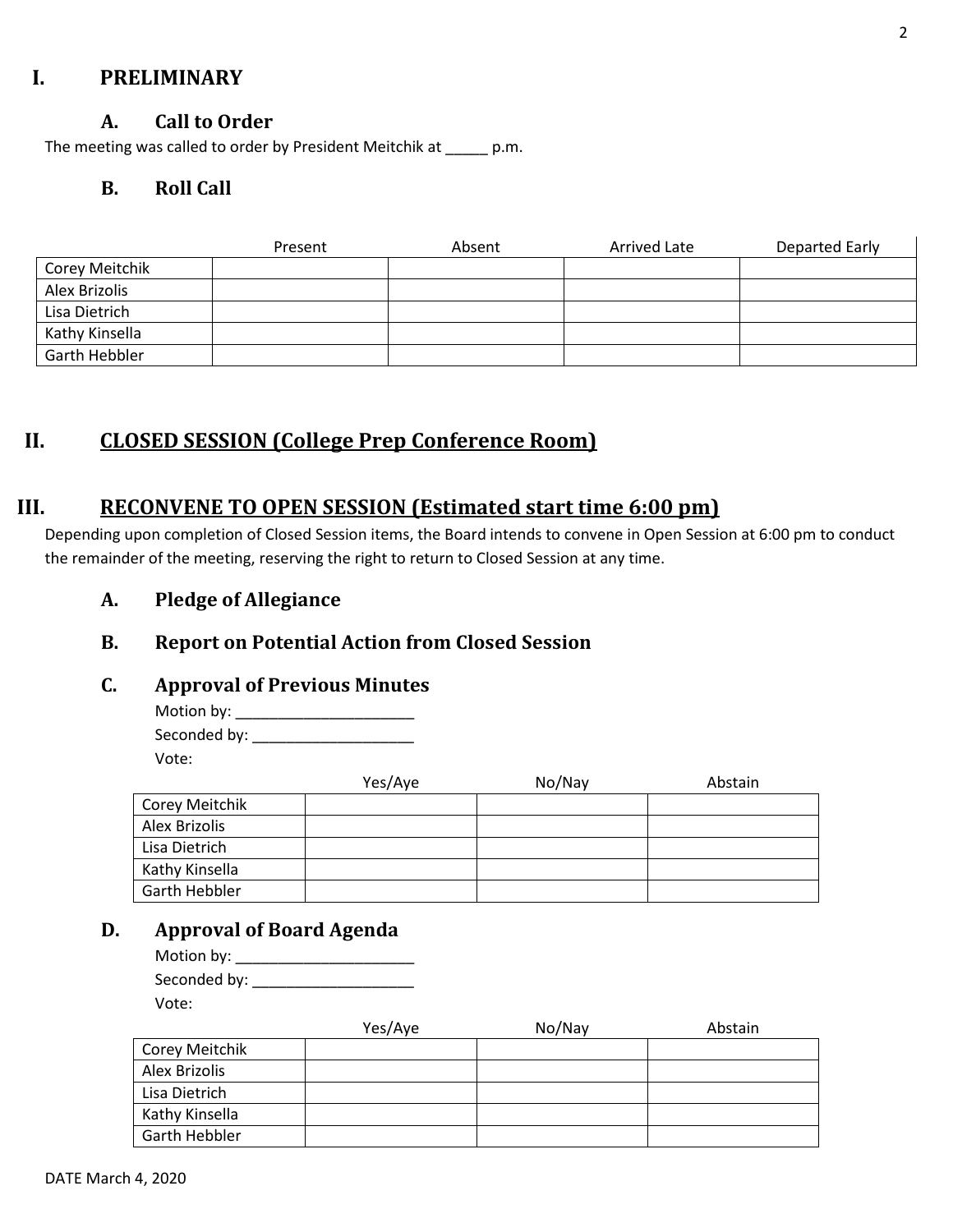# **IV. COMMUNICATIONS**

### **A. Public Comment Period**

Public comment on items not listed on the Agenda. Maximum time three (3) minutes.

#### **B. Board Communications/ Announcements**

Governing Board members make brief announcements or briefly report on his/her own activities as they may relate to school business.

### **C. Staff Reports**

1. Director's Report: Director will provide announcements and general report

# **V. INFORMATIONAL/ACTION ITEMS**

- **A. GENERAL FUNCTIONS – No items at this time**
- **B. PUPIL SERVICES- No items at this time**
- **C. PERSONNEL SERVICES- No items at this time**
- **D. FINANCIAL AND BUSINESS**
	- *1. Informational: Budget Update Presentation by Jim Weber, Charter Impact*

#### *2. Board Review/Acceptance of second interim report CPMS*

Motion by: \_\_\_\_\_\_\_\_\_\_\_\_\_\_\_\_ Seconded by: \_\_\_\_\_\_\_\_\_\_\_\_\_\_

Vote:

|                | Yes/Aye | No/Nay | Abstain |
|----------------|---------|--------|---------|
| Corey Meitchik |         |        |         |
| Alex Brizolis  |         |        |         |
| Lisa Dietrich  |         |        |         |
| Kathy Kinsella |         |        |         |
| Garth Hebbler  |         |        |         |

*3. Board Review/Acceptance of 990 Tax Return*

| Motion by:   |  |
|--------------|--|
| Seconded by: |  |
| Vote:        |  |

|                      | Yes/Aye | No/Nay | Abstain |
|----------------------|---------|--------|---------|
| Corey Meitchik       |         |        |         |
| Alex Brizolis        |         |        |         |
| Lisa Dietrich        |         |        |         |
| Kathy Kinsella       |         |        |         |
| <b>Garth Hebbler</b> |         |        |         |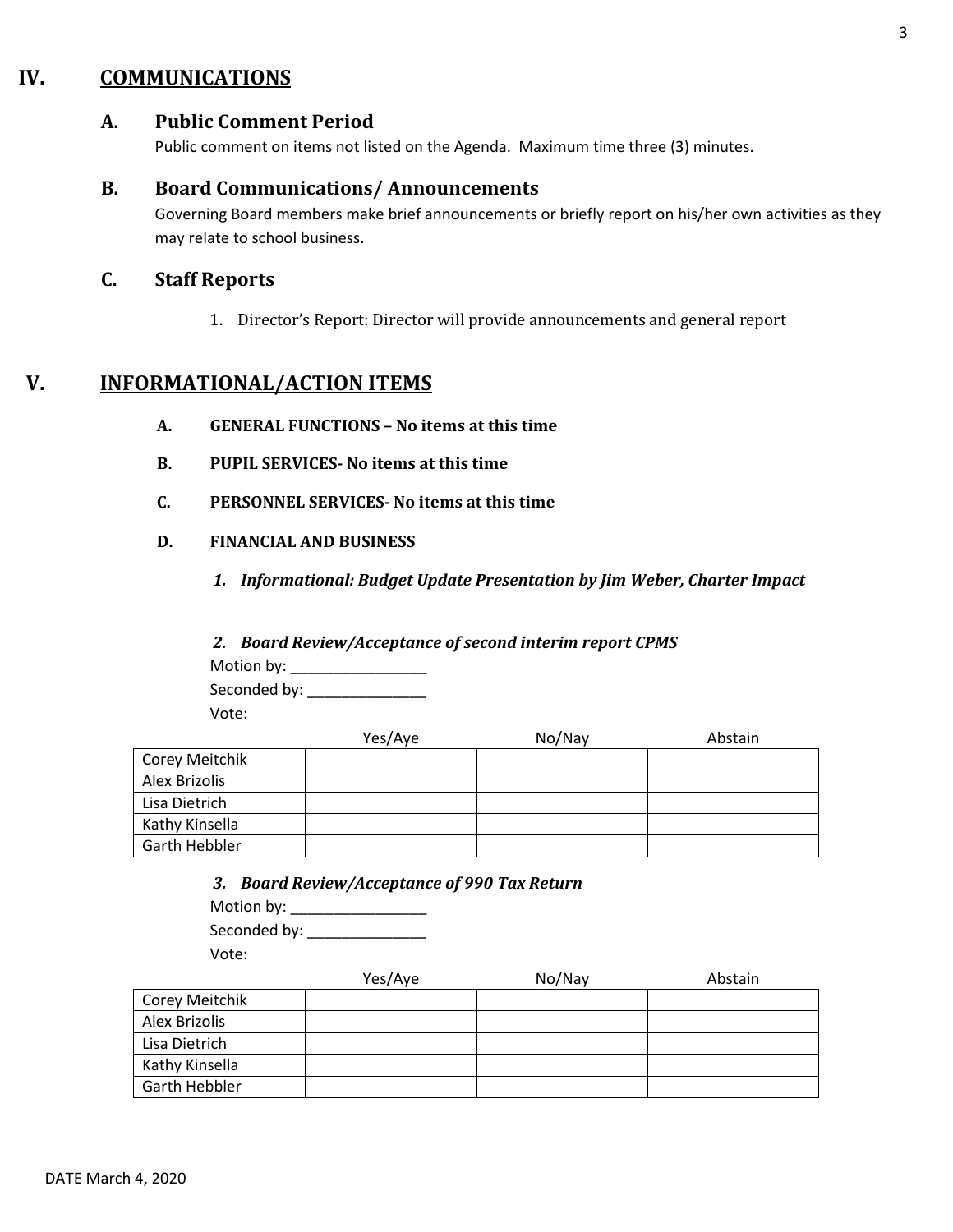| 4. Resolution authorizing closure of the County Treasury fund of CPMS -EC<br>Motion by: |         |        |         |
|-----------------------------------------------------------------------------------------|---------|--------|---------|
| Seconded by:                                                                            |         |        |         |
| Vote:                                                                                   |         |        |         |
|                                                                                         | Yes/Aye | No/Nay | Abstain |
| Corey Meitchik                                                                          |         |        |         |
| Alex Brizolis                                                                           |         |        |         |
| Lisa Dietrich                                                                           |         |        |         |
| Kathy Kinsella                                                                          |         |        |         |
| Garth Hebbler                                                                           |         |        |         |

### *5. Resolution to file application with the County of San Diego for Neighborhood Reinvestment program funding*

| Motion by:   |  |
|--------------|--|
| Seconded by: |  |

Vote:

|                      | Yes/Aye | No/Nay | Abstain |
|----------------------|---------|--------|---------|
| Corey Meitchik       |         |        |         |
| Alex Brizolis        |         |        |         |
| Lisa Dietrich        |         |        |         |
| Kathy Kinsella       |         |        |         |
| <b>Garth Hebbler</b> |         |        |         |

### *6. Board Review/Approval of new School Credit Cards*

Motion by: \_\_\_\_\_\_\_\_\_\_\_\_\_\_\_\_ Seconded by: \_\_\_\_\_\_\_\_\_\_\_\_\_\_ Vote:

|                | Yes/Aye | No/Nay | Abstain |
|----------------|---------|--------|---------|
| Corey Meitchik |         |        |         |
| Alex Brizolis  |         |        |         |
| Lisa Dietrich  |         |        |         |
| Kathy Kinsella |         |        |         |
| Garth Hebbler  |         |        |         |

|  |  |  | 7. Approve CPMS 2020 -2021 School Calendar |
|--|--|--|--------------------------------------------|
|  |  |  |                                            |

Motion by: \_\_\_\_\_\_\_\_\_\_\_\_\_\_\_\_ Seconded by: \_\_\_\_\_\_\_\_\_\_\_\_\_\_\_\_\_\_ Vote:

|                | Yes/Aye | No/Nay | Abstain |
|----------------|---------|--------|---------|
| Corey Meitchik |         |        |         |
| Alex Brizolis  |         |        |         |
| Lisa Dietrich  |         |        |         |
| Kathy Kinsella |         |        |         |
| Garth Hebbler  |         |        |         |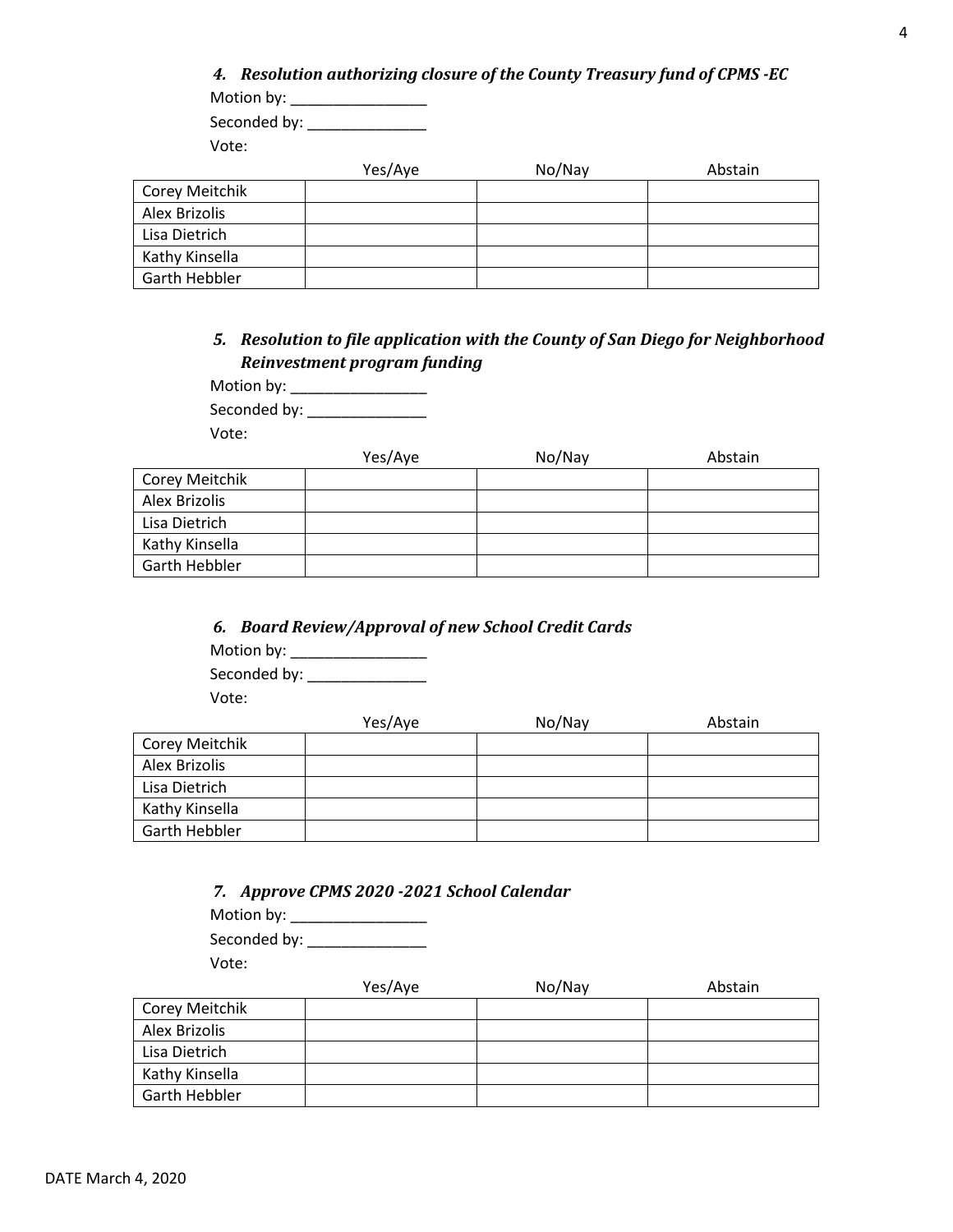| 8. Approve CPMS 2020 - 2021 Student Handbook |         |        |         |  |  |
|----------------------------------------------|---------|--------|---------|--|--|
| Motion by:                                   |         |        |         |  |  |
| Seconded by:                                 |         |        |         |  |  |
| Vote:                                        |         |        |         |  |  |
|                                              | Yes/Aye | No/Nay | Abstain |  |  |
| itchik                                       |         |        |         |  |  |
| $\cdot$                                      |         |        |         |  |  |

| Corey Meitchik |  |  |
|----------------|--|--|
| Alex Brizolis  |  |  |
| Lisa Dietrich  |  |  |
| Kathy Kinsella |  |  |
| Garth Hebbler  |  |  |

*9. Adopt updated Comprehensive School Safety Plan* 

Motion by: \_\_\_\_\_\_\_\_\_\_\_\_\_\_\_\_ Seconded by: \_\_\_\_\_\_\_\_\_\_\_\_\_\_

Vote:

|                | Yes/Aye | No/Nay | Abstain |
|----------------|---------|--------|---------|
| Corey Meitchik |         |        |         |
| Alex Brizolis  |         |        |         |
| Lisa Dietrich  |         |        |         |
| Kathy Kinsella |         |        |         |
| Garth Hebbler  |         |        |         |

|  |  | 10. Review/Approve School accountability Report Card |  |
|--|--|------------------------------------------------------|--|
|  |  |                                                      |  |

Motion by: \_\_\_\_\_\_\_\_\_\_\_\_\_\_\_\_

Seconded by: \_\_\_\_\_\_\_\_\_\_\_\_\_\_

Vote:

|                | Yes/Aye | No/Nay | Abstain |
|----------------|---------|--------|---------|
| Corey Meitchik |         |        |         |
| Alex Brizolis  |         |        |         |
| Lisa Dietrich  |         |        |         |
| Kathy Kinsella |         |        |         |
| Garth Hebbler  |         |        |         |

### *11. Review/Approve the Local Teacher Assignment Policy*

Motion by: \_\_\_\_\_\_\_\_\_\_\_\_\_\_\_\_ Seconded by: \_\_\_\_\_\_\_\_\_\_\_\_\_\_ Vote:

|                | Yes/Aye | No/Nay | Abstain |
|----------------|---------|--------|---------|
| Corey Meitchik |         |        |         |
| Alex Brizolis  |         |        |         |
| Lisa Dietrich  |         |        |         |
| Kathy Kinsella |         |        |         |
| Garth Hebbler  |         |        |         |